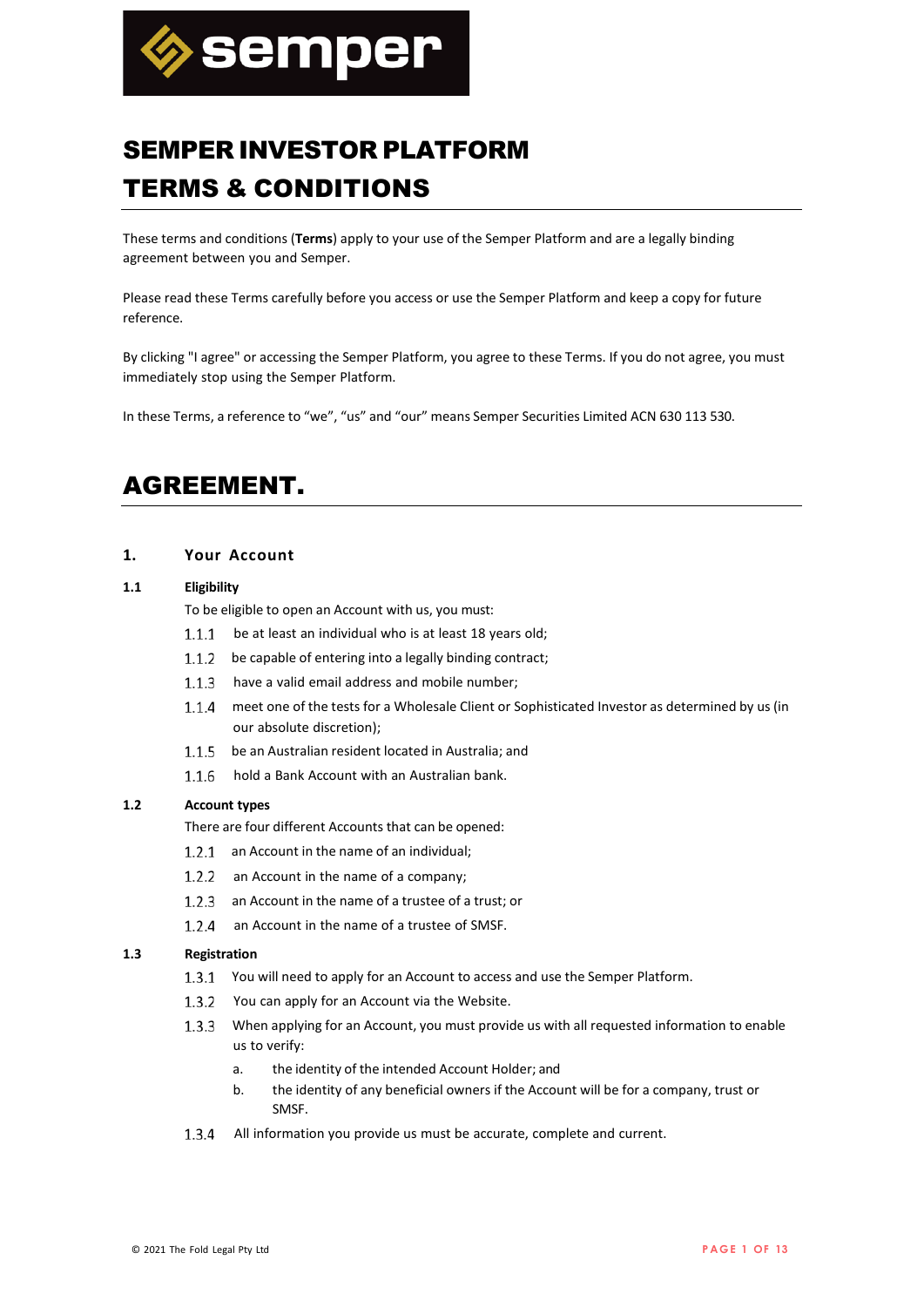- 1.3.1 If you are applying for a company, trust or SMSF Account, you warrant that you are authorised to enter into these Terms on behalf of the company, trust or SMSF.
- 1.3.2 We may (in our absolute discretion) approve or reject your application for an Account.

## **1.4 Multiple Accounts**

- 1.4.1 You may apply for more than one Account under the same legal name.
- 1.4.2 If you would like to have more than one Account under the same legal name, then each Account must be linked to a separate Bank Account.
- We may (in our absolute discretion) approve or reject an application for multiple Accounts.

## **1.5 Users**

If you are applying for an Account for a company, trust or SMSF, you must:

- <span id="page-1-0"></span>1.5.1 nominate your Users and, in the case of a SMSF, you must nominate all individual trustees or directors (if the trustee is a corporate) as Users;
- 1.5.2 provide us with the information we require in relation to each User; and
- 1.5.3 satisfy the authorisation rules that will apply to the Account.

#### **1.6 Log-in credentials**

- 1.6.1 Before you apply for an Account, you must set up your username and password.
- 1.6.2 If you have nominated Users under clause [1.5.1](#page-1-0) [a](#page-1-0)s part of your application to set up an Account, we will send an invitation to these Users so that they can set up their username and password to access the Account.
- 1.6.3 You are responsible for keeping your log-in details secure and confidential.
- 1.6.4 We will not be liable for any loss, cost, damage, or expense to you or any other person arising out of, or in connection with, your failure to maintain the security of your log-in details.
- 1.6.5 We are not responsible for any unauthorised access to, or use of, your Account unless we have failed to take reasonable steps to prevent such access or use.
- You are fully responsible for all activities carried out under or using any User log-in details (whether or not authorised by you) and any loss, cost, damage, or expense to you or any other person that may arise as a result of that activity.
- You must immediately notify us of any unauthorised use of any User log-in details or any other breaches of security.

## **1.7 Access and use**

- 1.7.1 You may access and use the Semper Platform only as permitted by these Terms.
- 1.7.2 To access and use the Semper Platform, you:
	- a. agree and warrant to use the Semper Platform in accordance with these Terms;
	- b. warrant that you have read, and agree to, our Disclaimers and Privacy Policy;
	- c. must provide us with a Privacy Consent; and
	- d. must have an active Account.
- 1.7.3 If the Account is for a company, trust or SMSF, each User must, when the User first logs on to the Semper Platform:
	- a. read and agree to these Terms;
	- b. read and agree to our Disclaimers and Privacy Policy; and
	- c. provide us with a Privacy Consent.
- 1.7.4 An Account can only be accessed by its Users. You may not authorise anyone other than a User to use your Account, and you may not assign or otherwise transfer your Account to any other person.

#### **1.8 Your acknowledgements**

As an Account Holder or User, you acknowledge that: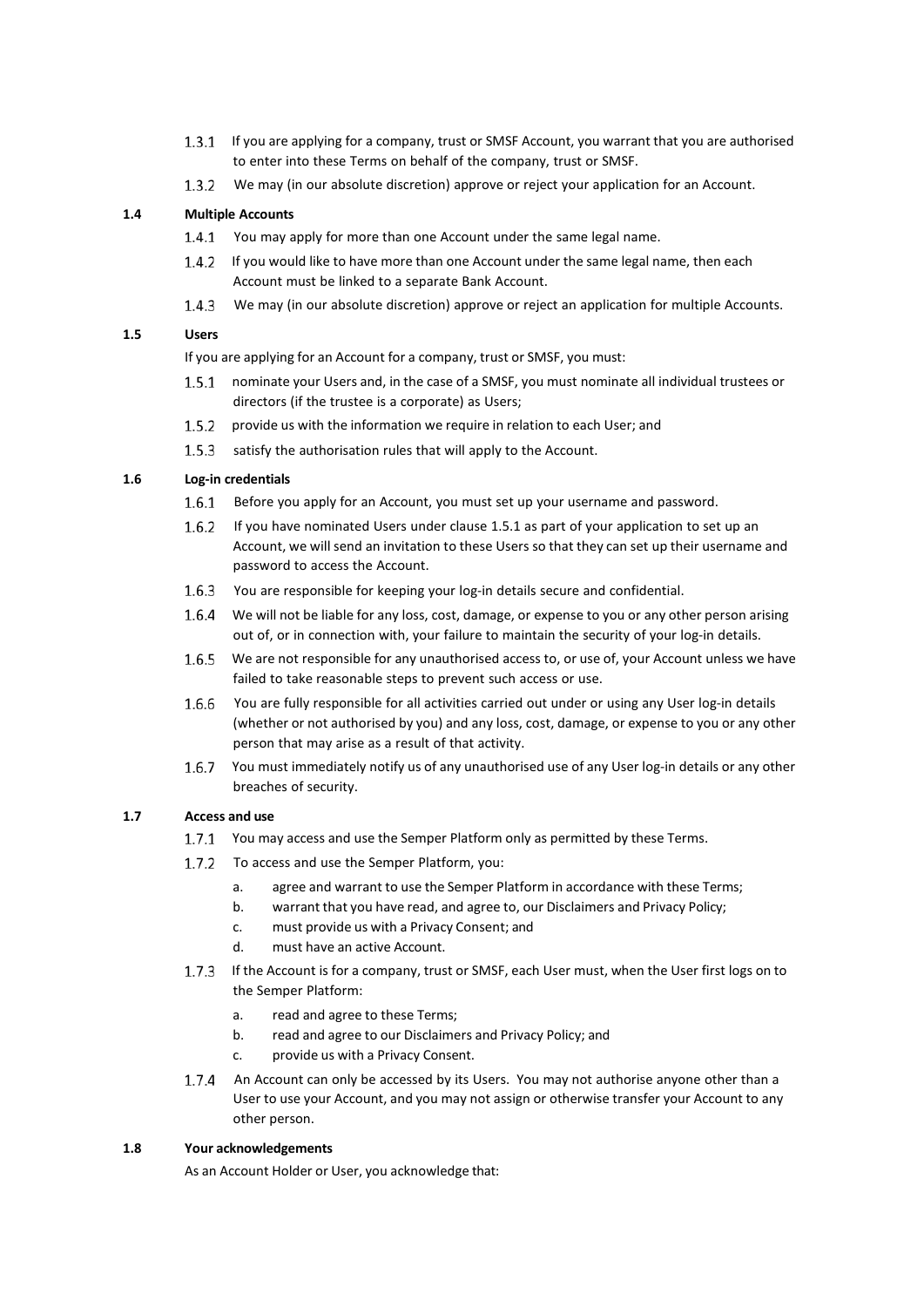- 1.8.1 the Semper Platform is a platform for accessing Investment Opportunities and does not, and does not purport to, provide any financial advice (within the meaning of the Corporations Act), tax advice or other professional advice to you in relation to any Investment Opportunities;
- the Notes are not issued under a registered prospectus and you are prohibited from on-selling the Notes; and
- 1.8.3 vou are responsible for understanding the risks for each Investment Opportunity and obtaining your own professional advice that takes into account your financial circumstances, needs and priorities.

## **1.9 Your obligations**

As an Account Holder or User, you agree to:

- 1.9.1 at all times, provide us with accurate, complete and current information;
- 1.9.2 promptly update any information in your Account so that it is accurate, complete and current;
- 1.9.3 not allow others to access or use your Account;
- fully cooperate with us in investigating any improper, unlawful or fraudulent access to or use of your Account;
- 1.9.5 contact us immediately if you believe that your Account may be subject to an unauthorised transaction or other type of fraudulent activity or security breach;
- 1.9.6 not cause or permit any damage to or otherwise interfere with the Semper Platform;
- 1.9.7 provide us with all reasonably required co-operation, assistance and access to such information we required under these Terms;
- 1.9.8 you will comply with all applicable laws in relation to your use of the Semper Platform;
- 1.9.9 keep all information relating to an Investment confidential and not distribute any copies of the Umbrella IM and / or Supplementary IM to any other person (other than your professional advisers); and
- 1.9.10 you will carry out all your obligations under these Terms in a timely and efficient manner.

## **1.10 Closure, suspension and cancellation**

- <span id="page-2-0"></span>1.10.1 We may, where we have reasonable cause to do so and without prior notice, immediately close or suspend your Account, including, but not limited to:
	- a. where we reasonably suspect or become aware that you are, or any other User is, in breach of these Terms;
	- b. where we reasonably consider Account activity to be suspicious;
	- c. where we consider it reasonably necessary to prevent fraud or to limit, or otherwise protect us against, any legal or regulatory risk;
	- d. if you provide any inaccurate or incomplete information to us, or we have reasonable grounds to suspect you have;
	- e. you fail to continue to meet the eligibility criteria in clause [1.1;](#page-0-0)
	- f. where requests are made by law enforcement or other government agencies;
	- g. where there is a discontinuance or material modification to our Semper Platform (or any part thereof);
	- h. unexpected technical or security issues or problems arise; or
	- i. extended periods of inactivity.
- 1.10.2 Where we take action under clause [1.10.1:](#page-2-0)
	- a. these Terms will automatically terminate under clause [12.2.1](#page-8-0) [w](#page-8-0)ithout any further action required; and
	- b. the requirements in clause [12.2.2](#page-8-1) [w](#page-8-1)ill apply.
- 1.10.3 We will not be liable to you, any other User or any third party for any suspension or closure of your Account.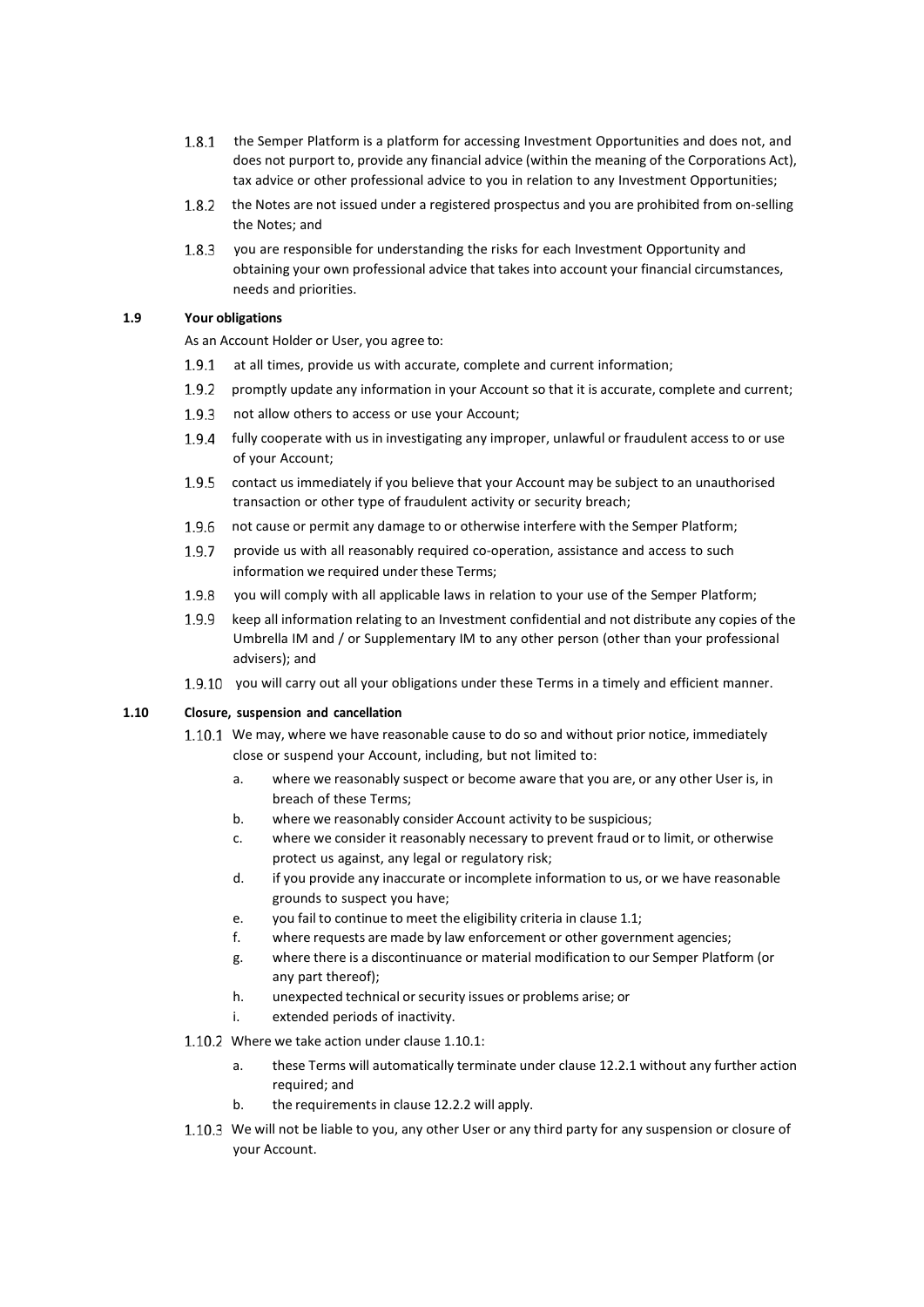## **1.11 Notices in relation to your Account**

- 1.11.1 We may send notices, notifications and other important information to you via your nominated email and / or your Account.
- 1.11.2 You agree that if we may provide notices to you in relation to your Account, these Terms or any other matter via your email and / or Account, such notice constitutes written notice under these Terms.

## <span id="page-3-0"></span>**2. Bank Account**

## **2.1 Purpose**

- 2.1.1 You will need to provide us with your Bank Account details so that we can make the Note Payments to you in relation to your Investments.
- 2.1.2 We will never deduct any amounts from your Bank Account.

## **2.2 Provision**

- 2.2.1 You can provide us with your Bank Account details when you register for your Account or before you submit your first Investment Request.
- 2.2.2 We will not be able to process any Investment Request until you provide us with your Bank Account details.

### **2.3 Details**

- 2.3.1 If you hold multiple Accounts, each Account must have its own Bank Account. You cannot use the same Bank Account for more than one Account.
- 2.3.2 You must ensure that your Bank Account details are up to date and correct. If there is any change to your Bank Account, you must update your Bank Account details via your Account.

## **2.4 No liability**

- 2.4.1 We will make all Note Payments to the Bank Account specified in your Account.
- 2.4.2 It is important that your Bank Account details are correct and up to date. We will not be liable for any loss, cost, damage, or expense to you or any other person arising out of, or in connection with, your failure to provide us with the correct Bank Account details under this clause [2](#page-3-0) and Note Payments being made to an incorrect Bank Account.

## **3. Investments**

## **3.1 Investment Opportunities**

- 3.1.1 The Semper Platform includes a list of all available Investment Opportunities.
- Each Investment Opportunity is secured against the Loan and Loan Security in accordance with the Umbrella IM and Supplementary IM.
- Once your Account has been set up and you have access, you can view all available Investment Opportunities.
- For each Investment Opportunity, the Semper Platform includes details of:
	- a. the amount of the Loan;
	- b. the LVR for the Loan;
	- c. any Credit Score
	- d. the term of the Loan;
	- e. the term remaining for Investment Opportunity;
	- f. the Note Interest Rate;
	- g. Loan Security;
	- h. Minimum Investment; and
	- i. Available Investment Amount.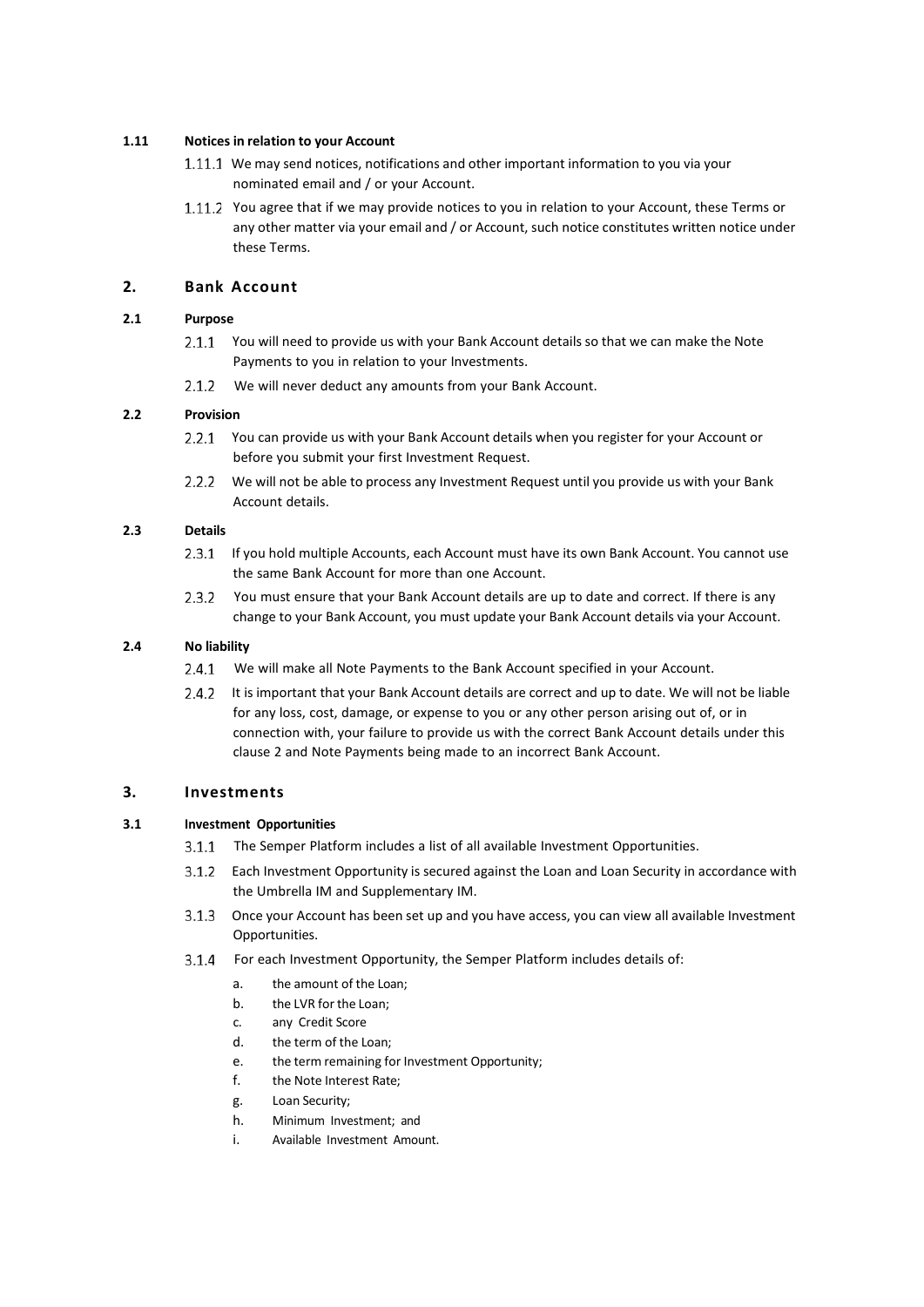## <span id="page-4-1"></span>**3.2 Investing**

- If your Account has been set up but our approval is pending, you cannot view any available Investment Opportunities. You will only be able to view Investment Opportunities and submit an Investment Request once we have approved your Account (it is optional at this point to include any Bank Account details).
- If your Account has been set up and approved by us, you can submit an Investment Request at any time. If you have not already done so, you will need to provide us with your Bank Account details before we can process your Investment Request.
- To invest in an Investment Opportunity, you must first select the relevant Investment Opportunity and then insert the amount you wish to invest.
- If there is more than one class of Notes for an Investment Opportunity, your Investment Request must specify the class of Notes you wish to purchase.
- Before you can submit your Investment Request, you must read and agree to the Umbrella IM and Supplementary IM for the Investment Opportunity.
- Once you have confirmed the amount you wish to invest, you will then need to arrange for payment in accordance with clause [3.3.](#page-4-0)
- We may reject or approve your Investment Request if:
	- a. the amount of the Investment Request is below the Minimum Investment Amount;
	- b. if the Available Investment Amount has been fully allocated and the Maximum Investment Amount has been reached; or
	- c. if we do not receive payment in accordance with clause [3.3.](#page-4-0)

## <span id="page-4-0"></span>**3.3 Payment**

- We do not accept any payments in cash or by cheque. You must pay us using the BPAY gateway in the Semper Platform or via direct transfer using your online banking facilities.
- You must pay the amount of your Investment Request in full and in one payment. If you would like to pay your Investment Request using more than one payment, then you will need to submit multiple Investment Requests equivalent to the amount of each payment instalment you would like to make.

*For example, if you would like to invest \$100,000 in an Investment Opportunity and you submitted an Investment Request for \$100,000, you will need to pay the \$100,000 in full and as one payment.*

*Alternatively, if you would like to invest \$100,000 in an Investment Opportunity but want to pay in 4 equal instalments, then you will need to submit 4 separate Investment Requests of \$25,000 for the same Investment Opportunity and ensure each \$25,000 instalment is made in full and as one payment.*

- If the amount of your Investment Request is under \$500,000, you can pay this using the BPAY gateway in the Semper Platform or via direct transfer using your online banking facilities and quoting the BPAY reference number given in the Semper Platform.
- If the amount of your Investment Request is over \$500,000, you can contact us to manually process the payment using BPAY or can make the payment via direct transfer using your online banking facilities and quoting the BPAY reference number given in the Semper Platform.
- In setting the amount of an Investment Request, you will need to ensure that the amount is below any limit that may apply to the bank account from which you will be making payment whether via BPAY or direct transfer.
- If you pay via the BPAY gateway in the Semper Platform, you will be issued with an iCRN. You must pay the amount of the Investment Request within the required timeframe specified in the iCRN (which is 24 hours from the time you submitted the Investment Request). We will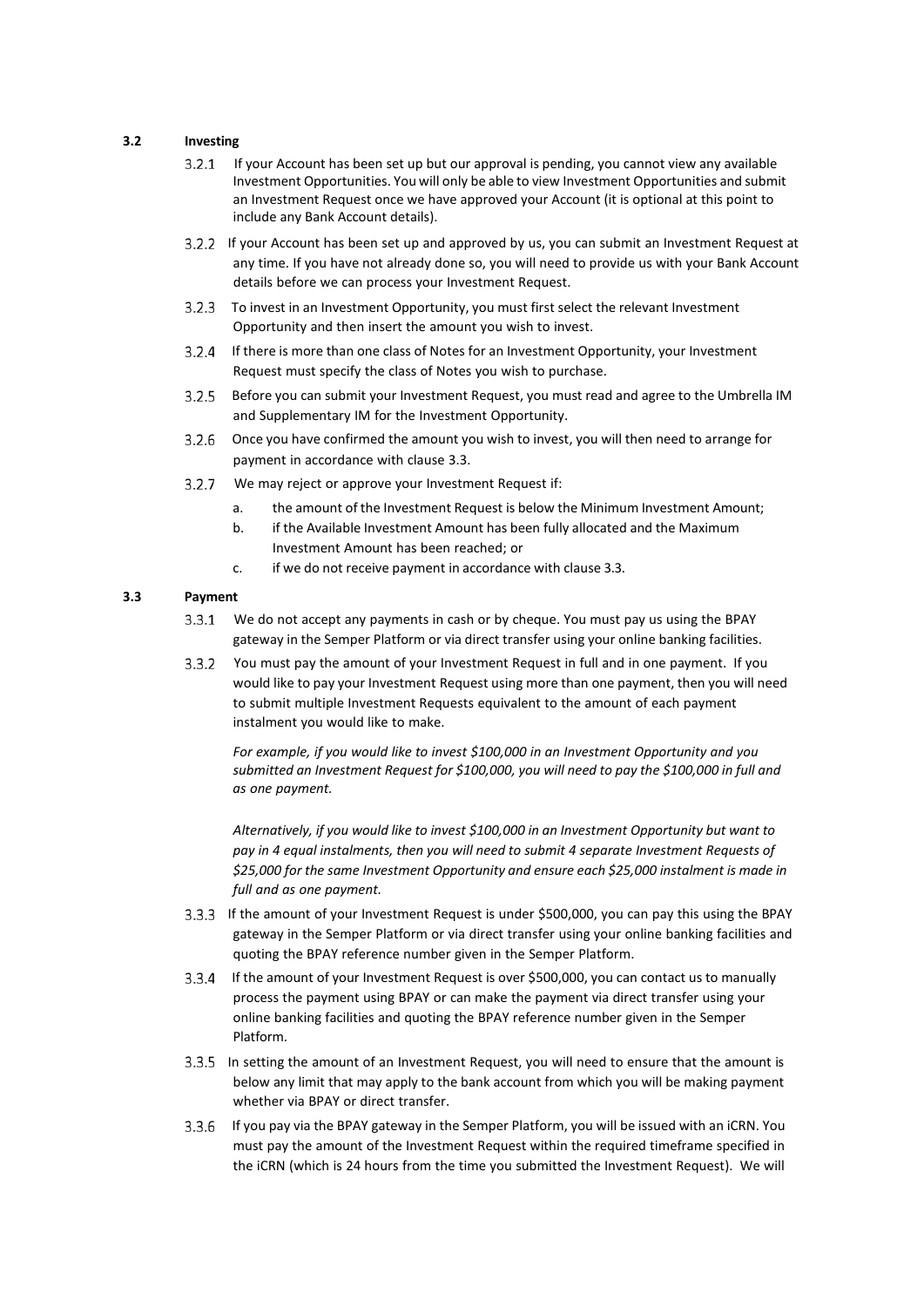hold your Investment Request until the expiration of the required timeframe in the iCRN. If cleared funds are not received by us by the required timeframe in the iCRN, we will cancel your Investment Request and relist the Investment Opportunity on the Semper Platform.

- If you pay via direct transfer, you must use the BPAY reference number (which is an iCRN) and email a copy of the remittance receipt to [insert email]. We will hold your Investment Request until the expiration of the required timeframe in the iCRN (which is 48 hours from the time you made the Investment Request). If cleared funds are not received by us by the required timeframe in the iCRN, we will cancel your Investment Request and relist the Investment Opportunity on the Semper Platform.
- If we manually process your payment BPAY, we will use the BPAY reference number (which is an iCRN). We will hold your Investment Request until the expiration of the required timeframe in the iCRN (which is 48 hours from the time we processed payment for you). If cleared funds are not received by us by the required timeframe in the iCRN, we will cancel your Investment Request and relist the Investment Opportunity on the Semper Platform.
- Once an Investment Request has been paid, you cannot cancel or change the Investment Request and clauses 4, 7 and 12 will apply.
- 3.3.10 If we reject your Investment Request, we will refund any payment that you have made to us under this clause [3.3](#page-4-0) by crediting the funds to your Bank Account.

## <span id="page-5-2"></span>**3.4 Your Investments**

- Your Account will list all:
	- a. pending Investment Requests; and
	- b. all Investments and their status(active or complete).
- Your Account includes a statement function, where you can extract or download a statement of all your Investments via your Account and filter what is included in that statement based on a number of search parameters including date and status.

## **4. Notes**

#### <span id="page-5-0"></span>**4.1 Note issue**

- 4.1.1 Once your Investment Request has been approved and paid, we will issue you with the corresponding Notes for an Investment.
- 4.1.2 Once the Notes have been issued, we will update your Account to record what Notes have been issued to you. We will not issue you with any certificates for your Notes. Your Account will be a complete record of all Notes issued to you.
- All Notes are issued in accordance with the Umbrella IM and applicable Supplementary IM.
- 4.1.4 The terms that apply to your Notes are set out in and governed by the Umbrella IM and Supplementary IM.
- <span id="page-5-3"></span>We maintain a register of Notes and will record any Notes issued to you under clause [4.1](#page-5-0) in that register.

#### <span id="page-5-1"></span>**4.2 Note Payments**

- We will pay you interest at the Note Interest Rate payable in relation to your Notes (or class of Notes) in accordance with the applicable Supplementary IM.
- We will repay the Principal Amount at the Maturity Date in accordance with the applicable Supplementary IM.
- We can defer a payment under this clause [4.2](#page-5-1) in accordance with the applicable Supplementary IM.
- If there are insufficient funds to make a payment under clause [4.2,](#page-5-1) [t](#page-5-1)hen the priority rules in the applicable Supplementary IM will apply to such payments.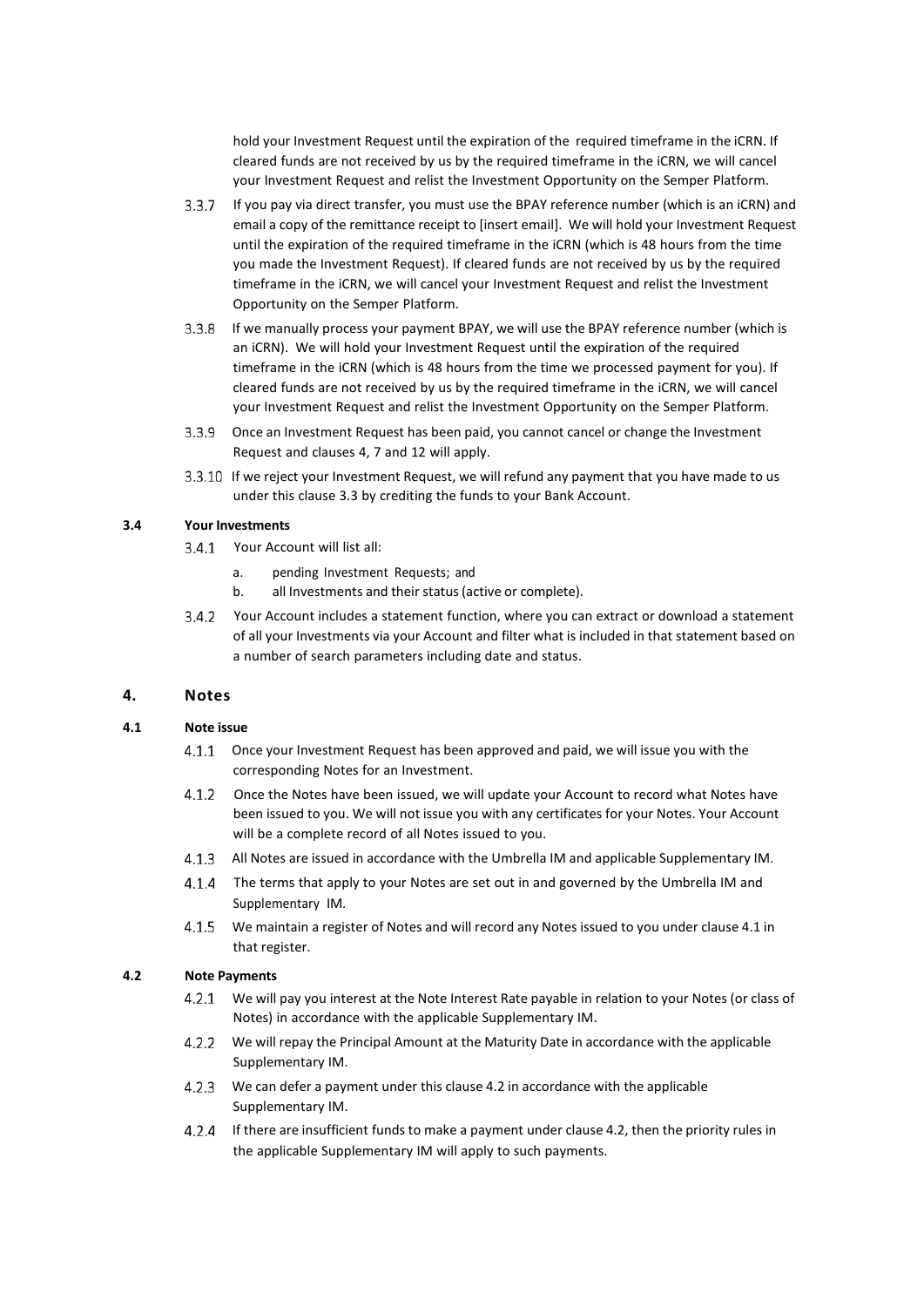<span id="page-6-2"></span>If you does not provide us with the Account Holder's tax file number, we may be obliged to 4 2 5 deduct withholding tax from any payments made under this clause [4.2](#page-5-1) payable as required by law.

## **4.3 Early redemption**

- 4.3.1 Subject to clause [4.3.4,](#page-6-0) [y](#page-6-0)ou must holds the Notes until the Maturity Date.
- 4.3.2 You cannot transfer or assign the Notes.
- You do not have any right to request that we repay some or all of the Principal Amount before the Maturity Date.
- <span id="page-6-0"></span>We can elect to repay some or all of the Principal Amount early in accordance with the applicable Supplementary IM if some or all of the Loan has been repaid early.

## **5. Licence**

## **5.1 Limited Licence**

- 5.1.1 Subject to these Terms and your compliance with them, we grant you a limited, non-exclusive, non-transferable licence to access and use the Semper Platform. We reserve all rights, title and interest not expressly granted under this licence to the fullest extent possible under law.
- 5.1.2 Any use of the Semper Platform not specifically permitted under these Terms is strictly prohibited.

## **6. Warranties**

## <span id="page-6-1"></span>**6.1 No Warranty**

- To the extent permitted by law, you expressly understand and agree that except as otherwise set out in these Terms, the Semper Platform is provided on an "as is" and "as available" basis. To the maximum extent permitted by law, we expressly disclaim all warranties of any kind, whether express or implied, including, but not limited to, the implied warranty of merchantability, fitness for a particular purpose and non-infringement.
- We make no warranty that the Semper Platform will:
	- a. be uninterrupted, timely, secure, or error-free;
	- b. the results that may be obtained from the use of the Semper Platform will be accurate or reliable;
	- c. that any errors or defects in the Semper Platform will be corrected; or
	- d. will meet all of your requirements.
- Although considerable effort is expended to make the Semper Platform and any other operating communication channels available at all times, no warranty is given that these channels will be available and error free every minute of every day.
- You acknowledge and agree that we are not responsible for temporary interruptions in service due to failure beyond our control including, but not limited to, the failure of interconnecting operating systems, computer viruses, and forces of nature, labour disputes, pandemics and armed conflicts.
- [6.1](#page-6-1).5 This clause 6.1 will apply to the maximum extent permitted by applicable law.
- 6.1.6 Nothing in these Terms is intended to affect your statutory rights.

## **6.2 Beta Features**

From time to time, we may offer new features or tools with which you may experiment with on the Semper Platform. Such features or tools are offered solely for experimental purposes and without any warranty of any kind, and may be modified or discontinued at our sole discretion.

#### **6.3 Your warranties**

By entering into these Terms and accessing the Semper Platform, you represent and warrant that: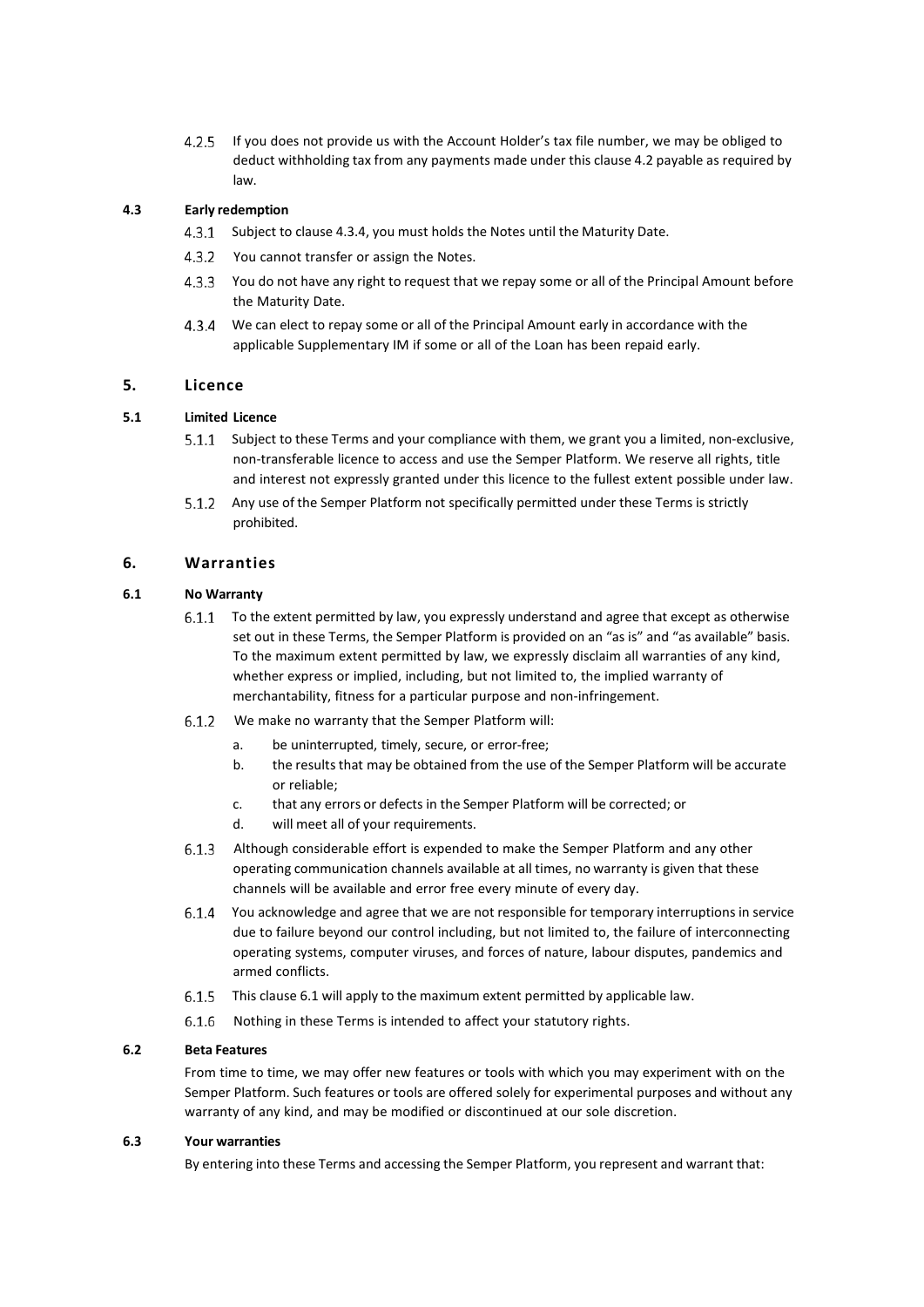- all information provided, and to be provided, in accordance with these Terms is accurate, complete and current; and
- 6.3.2 you will use the Semper Platform in accordance with these Terms.

## **7. Fees and charges**

## **7.1 Investments**

No fees or charges are payable to us for purchasing or holding an Investment.

## **7.2 Termination**

As you cannot request early redemption, there is no withdrawal or termination fee.

## **7.3 Transaction costs**

- 7.3.1 You are responsible for and must pay any fees, costs or charges relating to your Bank Account.
- 7.3.2 You are responsible for and must pay any fees, costs or charges to process any payment under clause [3.3.](#page-4-0)

## **8. Indemnity**

## **8.1 User indemnity**

You agree to indemnify us in respect of any liability incurred by us for any loss, cost, damage, or expense (**Loss**) arising under tort, statute, equity, contract or some other cause of action, we or the Employer suffers as a result of:

- 8.1.1 your negligent or wrongful acts or omissions;
- 8.1.2 your breach of these Terms;
- 8.1.3 your breach of any other terms and conditions you agree to prior to using the Semper Platform,

but only to the extent to which the Loss was caused by your negligent or wrongful acts or omissions.

## **9. Limitation of liability**

## **9.1 Liability Cap**

To the maximum extent permitted by law, our liability to you for all claims arising out of or in connection with these Terms shall not exceed the total amount payable under clause [4.2](#page-5-1) in respect of your all Investments at any given time, regardless of whether the liability arises under any breach of contract, tort (including negligence), statute, equity, contract or any other cause of action.

## **9.2 Consequential loss**

Neither you nor us are liable to the other for any consequential or indirect loss including, but not limited to, loss of profit, loss of accrued employment rights, lost opportunity cost, or loss of enjoyment.

## **10. Privacy**

## **10.1 Privacy Policy**

- 10.1.1 We will collect, store, use and disclose your personal information in accordance with our Privacy Policy.
- 10.1.2 You must read our Privacy Policy and provide the Privacy Consent before you first access the Semper Platform.
- 10.1.3 We may change the Privacy Policy from time to time by publishing an updated version on the Semper Platform when you next log-in to your Account. You will need to agree to the updated Privacy Policy before you can access your Account and submit any new Investment Requests.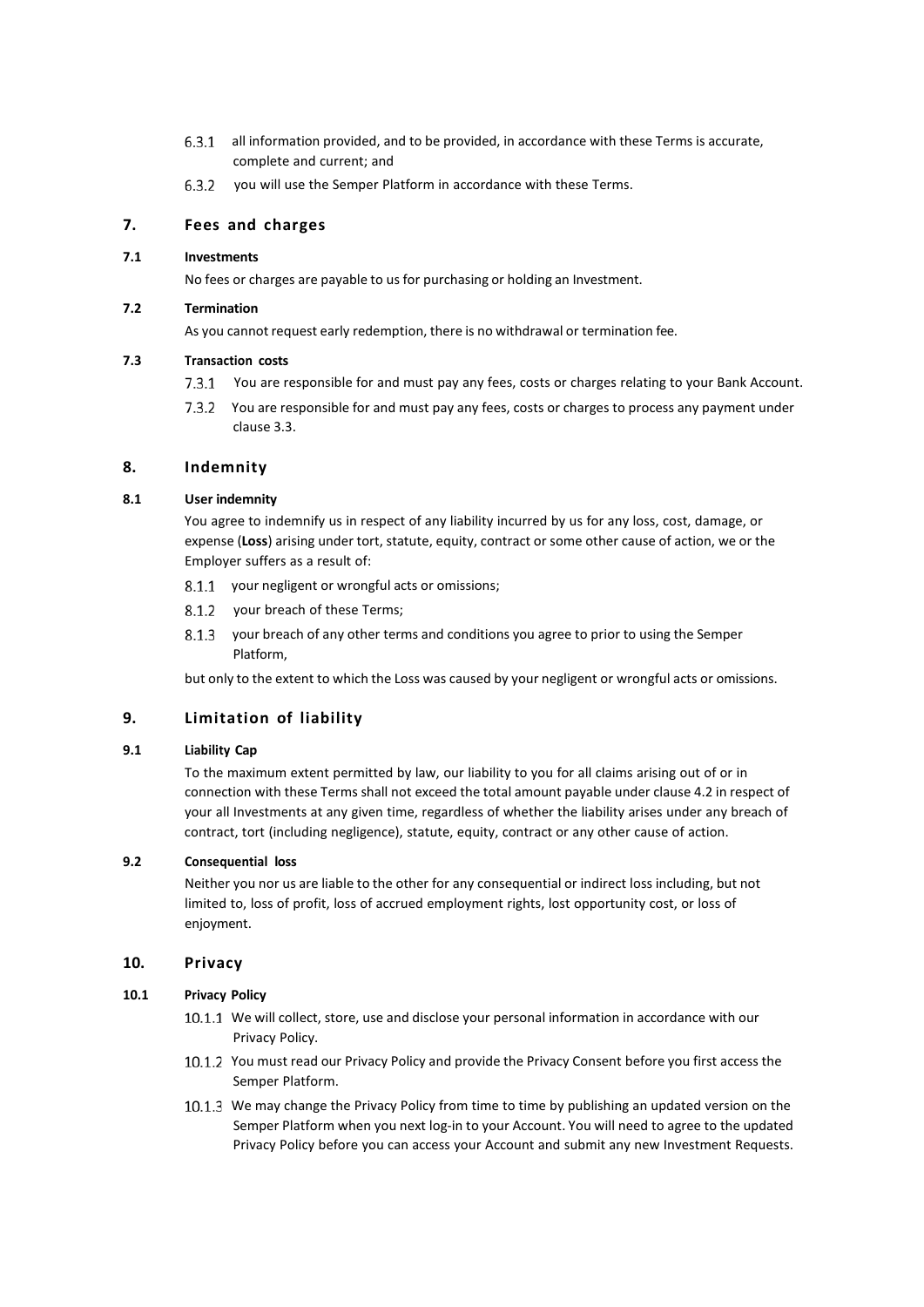## **11. Intellectual Property**

## **11.1 Intellectual Property rights**

- 11.1.1 You acknowledge and agree that the Semper Platform contains proprietary and confidential information that is protected by law and owned by Semper IP.
- 11.1.2 Except as expressly authorised by us, you agree not to modify, rent, lease, loan, sell, distribute or create derivative works based on the Semper Platform, in whole or in part.
- 11.1.3 We grant you a personal, non-transferable and non-exclusive right and licence to use the Semper Platform in accordance with these Terms.
- 11.1.4 You agree not to modify the Semper Platform in any manner or form, or to use modified versions of the Semper Platform, including (without limitation) for the purpose of obtaining unauthorised access to the Semper Platform.
- 11.1.5 You agree not to access the Semper Platform by any means other than through the Website or any other interface that is provided by is for use in accessing the Semper Platform.

## <span id="page-8-4"></span>**12. Term and Termination**

## **12.1 Term**

These Terms commence on the date you agree to them and will continue until terminated in accordance with this clause [12.2.](#page-8-2)

## <span id="page-8-2"></span>**12.2 Termination**

- <span id="page-8-0"></span>12.2.1 You or us may terminate these Terms at any time by written notice.
- <span id="page-8-3"></span><span id="page-8-1"></span>12.2.2 If these Terms are terminated then:
	- a. you will not be able to submit any further Investment Requests;
	- b. we will reject any pending Investment Requeststhat have been submitted but not yet approved by us;
	- c. we will refund any payment made under clause [3.3](#page-4-0) in respect of any pending Investment Request cancelled in accordance with paragraph [b](#page-8-3) above by crediting the funds to your Bank Account;
	- d. your active Investments will not be terminated and you do not have any right to early redemption or withdrawal;
	- e. all your active Investments will remain on foot and will only expire on their applicable Maturity Date (subject to any deferral under the applicable Supplementary IM);
	- f. your Account will remain open until the last Investment expires and all Note Payments have been made in accordance with clause [4.2;](#page-5-1)
	- g. you will continue to be able to access your Account and the features / functions in clause [3.4;](#page-5-2) [a](#page-5-2)nd
	- h. we will keep a copy of any information or data relating to your Account and Investments in compliance with the law.
- 12.2.3 Before your Account is closed, we recommend that you retain your own copies of any information about our Account or Investments. If you are unable or forget to do so, you may request us to provide you with a copy and we may charge you a fee for doing so.

## **13. Identity checks**

- 13.1.1 You agree to provide us with any information or documentation we reasonably request to verify your identity. You authorise us to make any enquiries, either directly or through third parties, to verify your identity.
- 13.1.2 All information we collect about you, including information to verify your identity, will be collected, used, disclosed and stored in accordance with our Privacy Policy and Privacy Consent.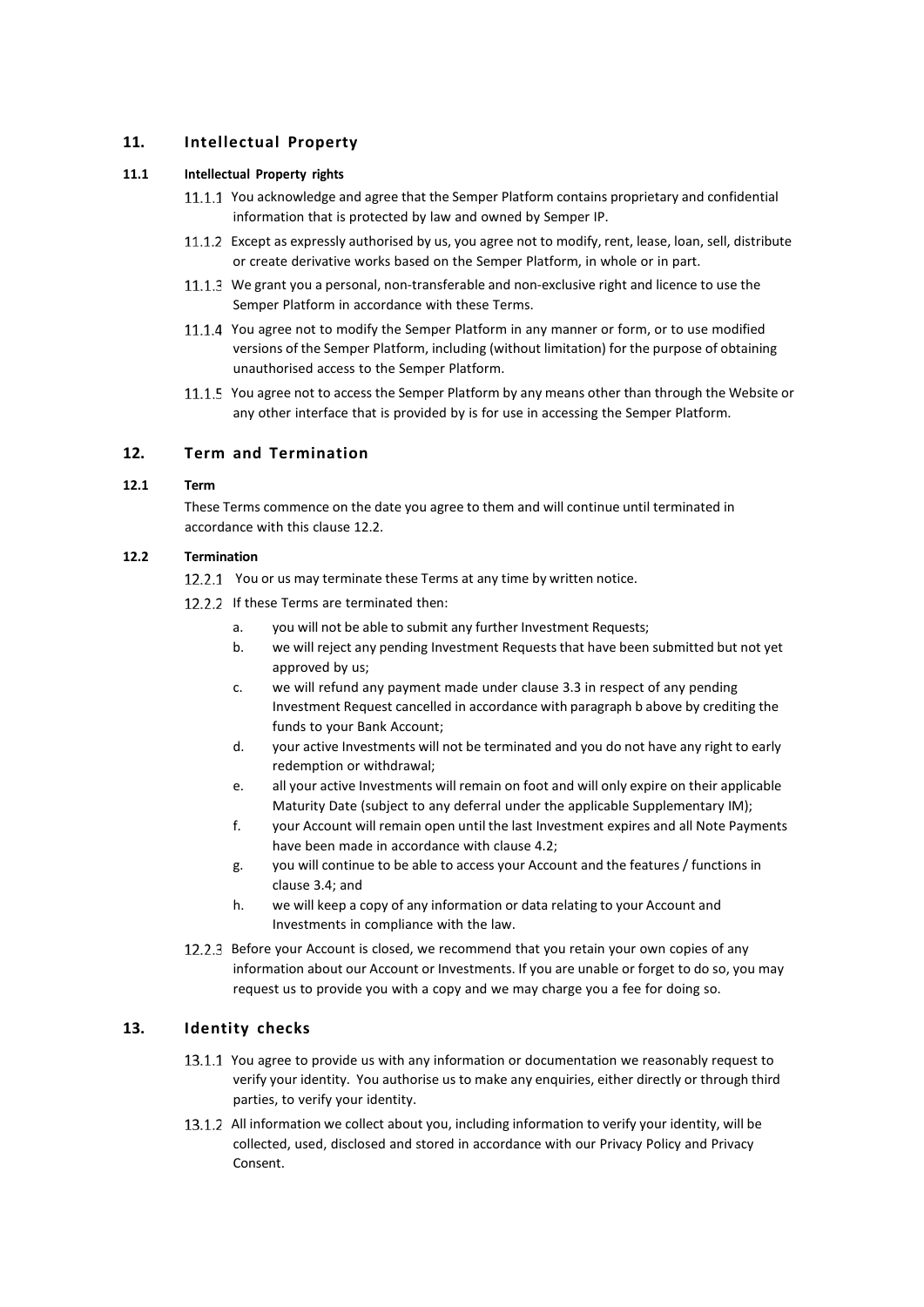## **14. Anti-Money Laundering and Counter-Terrorism Financing**

- 14.1.1 You agree to provide all information to us which we reasonably require in order to manage our obligations in relation to anti-money laundering and counter terrorism financing or to comply with any laws or regulations in Australia or any other country.
- 14.1.2 You agree to us disclosing any information which you provide to any law enforcement, regulatory agency or court where required by any such law or regulation in Australia or elsewhere.
- 14.1.3 You agree that we may refuse to approve your application or process any transaction under this Agreement without any liability if we suspect that the transaction may breach any laws or regulations in Australia or any other country.

## **15. Tax**

## **15.1 Payments**

All sums payable by us under these Terms must be paid free of any restriction or condition and free and clear of and (except to the extent required by law) without any deduction or withholding on account of tax or any other amount, whether by way of set-off, counter-claim or otherwise.

## **15.2 Deduction or withholding**

If we or any other person is required by law to make any deduction or withholding on account of any such tax or other amount from any sum paid or payable by us under these Terms:

- 15.2.1 we must notify you of any such requirement or any change in any such requirement as soon as it becomes aware of such requirement or change;
- <span id="page-9-0"></span>15.2.2 we must pay any such tax or other amount before the date upon which penalties become payable;
- 15.2.3 The sum payable by us in respect of which the relevant deduction or withholding is required must be increased to the extent necessary to ensure that after the making of that deduction or withholding that person receives on the due date and retains (free from any liability in respect of any such deduction or withholding) a net sum equal to what it would have received and so retained had no such deduction or withholding been required or made, except in relation to a withholding made under clause [4.2.5;](#page-6-2) and
- 15.2.4 within 30 days after paying any sum from which it is required by law to make any deduction or withholding and within 30 days after the due date of payment of any tax or other amount which it is required by clause [15.2.2](#page-9-0) above to pay, we must deliver to you evidence to your satisfaction of that deduction or withholding and where remittance is required to the remittance of such sums to the relevant taxing or other authority.

## **16. Communication**

We may use your preferred method of contact to send you messages notifying you of important changes to the Semper Platform or special offers. If you do not want to receive notifications about our special offers, please refer to our Privacy Policy to review your options.

## **17. Assignment**

- 17.1.1 We may transfer, or assign, our rights under these Terms without your consent, provided we reasonably believe you will not suffer any material detriment from the transfer or assignment. In doing so, you consent to us giving any information (including documents) about you to the assignee or to anyone who is considering becoming the assignee.
- 17.1.2 You cannot transfer, or assign your rights under these Terms.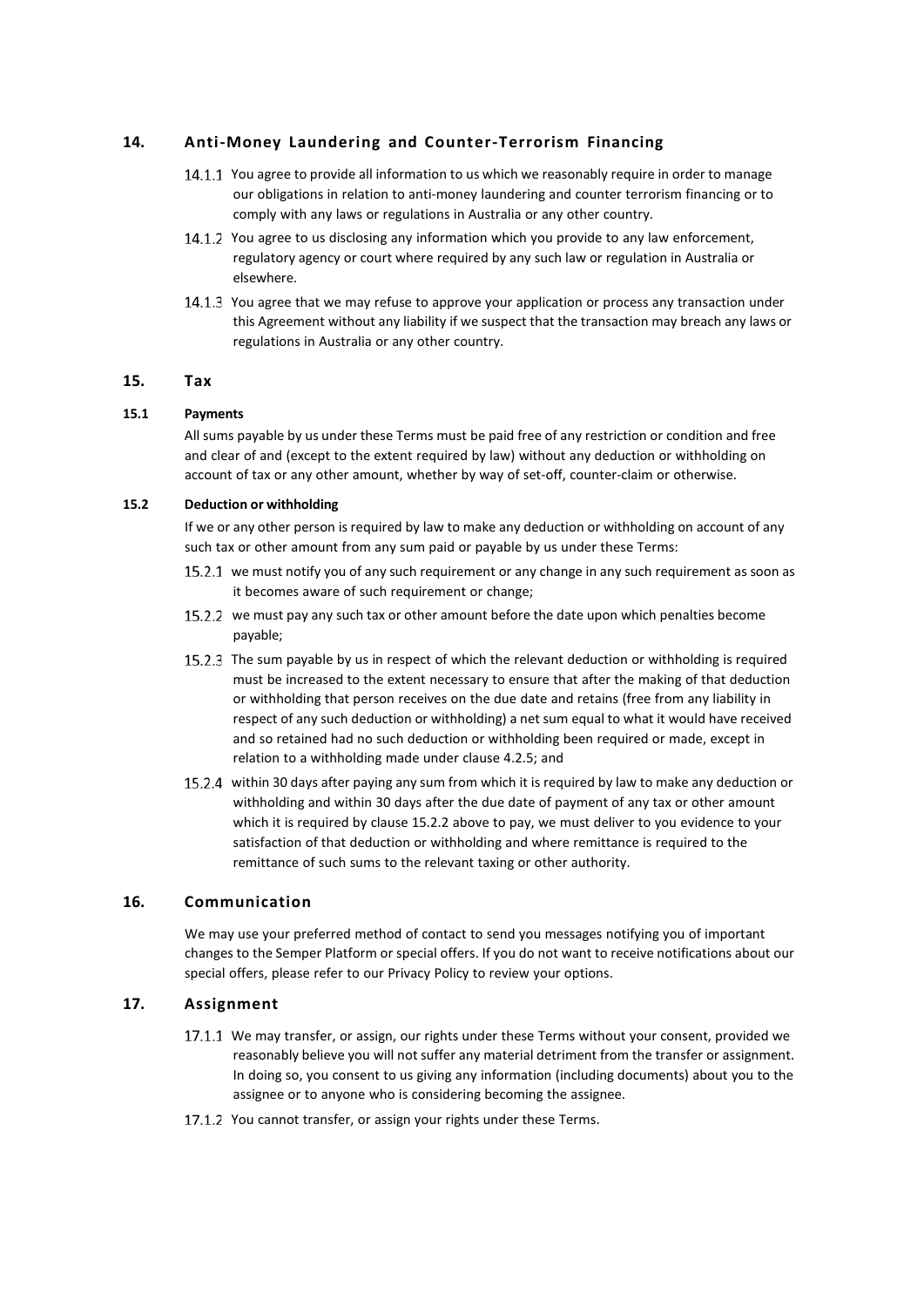## **18. Changes to the Agreement**

- 18.1.1 We reserve the right to modify, update or otherwise alter these Terms.
- 18.1.2 We will notify you of any changes to the Terms, including any changes to fees and charges, by displaying the updated terms the first time you log into your Account after the change. Any changes will apply to your next Investment Request, but will not apply to any active Investments.
- 18.1.3 If you are unhappy with any of the changes, you may terminate this Agreement in accordance with clause [12.](#page-8-4)

## **19. Inquiries or complaints**

#### **19.1 Inquiries**

19.1.1 If you have any inquiries about your Account or any other matter relating to the Semper Platform, please contact us on 1800 736 737, [enquiries@semper.com.au](mailto:enquiries@semper.com.au) or by logging a query via our Website.

## **19.2 Complaints**

19.2.1 If you wish to complain make a complaint, please contact our Complaints Officer on 1800 736 737or address an email to The Complaints Officer (enquiries@semper.com.au). We will acknowledge receipt of your complaint immediately, and attempt to resolve it within 14 days.

## **20. General**

- 20.1.1 These Terms are governed by the law in force in the State of Victoria. The parties submit to the non-exclusive jurisdiction of the courts of that place.
- 20.1.2 Any failure to exercise or enforce any right or provision of these Terms does not constitute a waiver of such right or provision.
- 20.1.3 If any provision of these Terms is held invalid, the remainder of the Terms will continue in full force and effect.
- 20.1.4 Unless stated otherwise, all amount in these Terms are exclusive of GST (if any).
- 20.1.5 No party will be liable to the other party for any failure to perform its obligations under these Terms during the time and to the extent that such performance is prevented by a Force Majeure Event. The party subject to a Force Majeure Event (the non-performing party) must notify the other party of the relevant details as soon as practicable after the Force Majeure Event occurs and endeavour to mitigate and remedy the effect of the Force Majeure Event and minimise the impact of the event on the other party.

## **21. Definitions**

In this Agreement, unless the context indicates otherwise:

**Account** means the account we have created for you to use the Semper Platform.

**Account Holder** means the person in whose name the Account will be registered.

**Available Investment Amount** in respect of an Investment Opportunity means the total sum of the Issue Price of all Notes that are offered under the applicable Supplementary IM but have not yet been purchased.

**Bank Account** means your bank account that you would like Note Payments to be credited to, the details of which you have provided us when applying for an Account.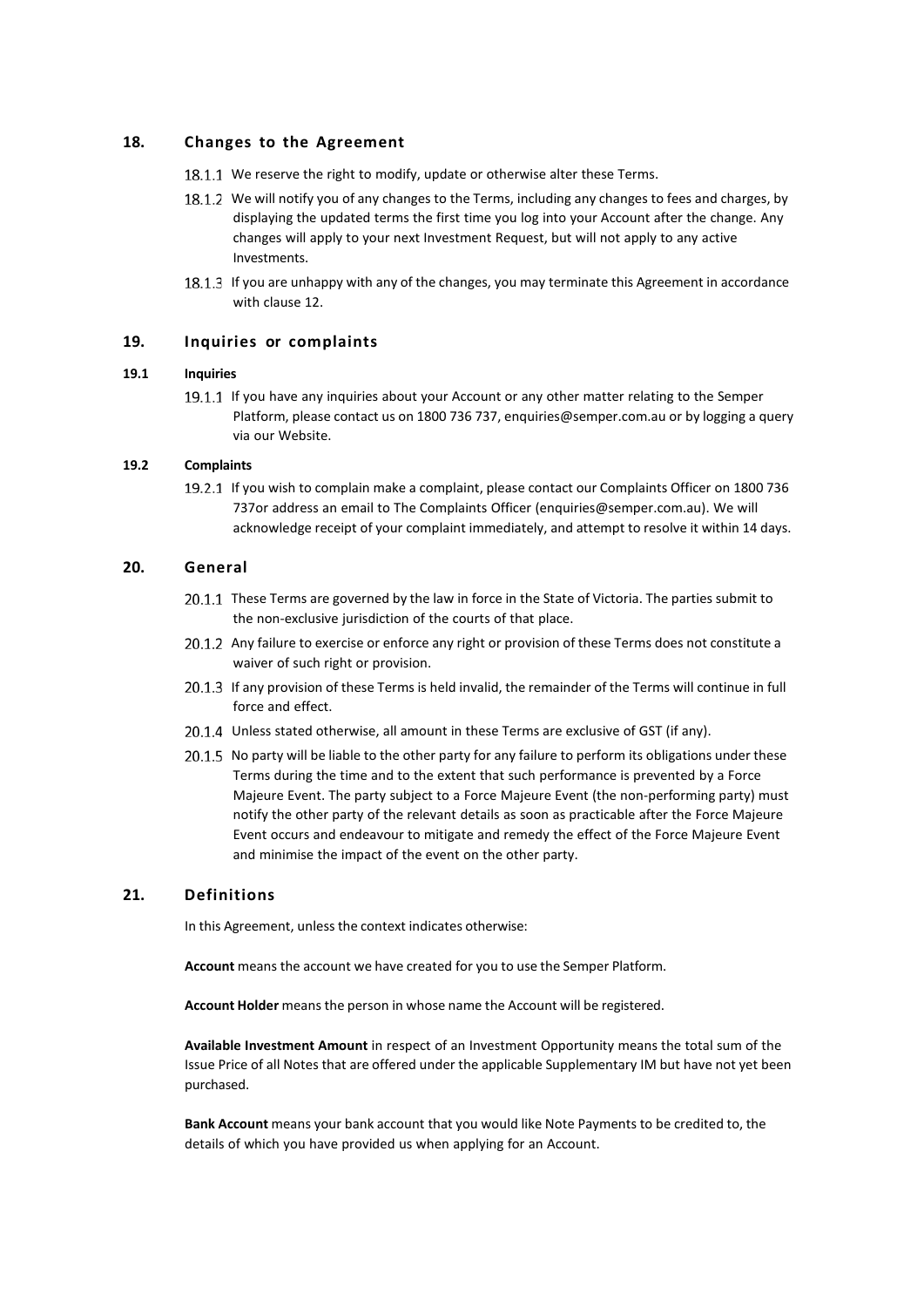**Corporations Act** meansthe Corporations Act 2001 (Cth).

**Credit Score** means the credit score calculated by Semper for a Loan using its proprietary calculation methodology.

**Disclaimers** meansthe disclaimers and warnings published on our Website.

**Force Majeure Event** means an event or circumstance beyond the reasonable control of any party (including a natural event or disaster, pandemic, act of war, revolution, strikes, lockouts and acts of government) which makes it impossible, impracticable or illegal for a party to perform its obligations under this Agreement, but does not include lack of funds for any reason.

**iCRN** means an intelligent customer reference number issued by BPAY that sets the amount and date by which your investment amount must be paid to us.

**Investment** means the Note/s purchased by you via the Semper Platform.

**Investment Opportunity** means Note/s that are offered by Semper for purchase via the Semper Platform.

**Investment Request** a request to purchase Note/s submitted by you via the Semper Platform under clause [3.2.](#page-4-1)

**Issue Price** means the price specified in the Supplementary IM as the issue price or face value of each Note.

Loan means the loan that is specified in the applicable Supplementary IM.

**Loan Security** means the secured assets as detailed in the applicable Supplementary IM which are held by the Note trustee for the benefit of Noteholders.

**Maturity Date** means the date Notes expire as specified in the applicable Supplementary IM, subject to any deferment or early redemption permitted under the Supplementary IM.

**Minimum Investment** means \$5,000 or such other amount listed in the applicable Supplementary IM as the minimum investment amount for Notes.

**Maximum Investment Amount** means the dollar amount specified in the applicable Supplementary IM, which is equal to the sum of the Issue Price of all Notes that are offered under the Supplementary IM.

**Note** means a debenture issued by Semper as trustee of the Semper Securities Trust under the Umbrella IM and Supplementary IM and which is secured over a particular Loan and Loan Security.

**Noteholder** means a person to whom Notes have been issued and whose name is listed on the register of Notes maintained by Semper in accordance with clause [4.1.5.](#page-5-3)

**Note Interest Rate** in respect of a Note means the interest rate that is specified in the applicable Supplementary IM.

Note Payments means the payments Semper must pay you under clause [4.2.](#page-5-1)